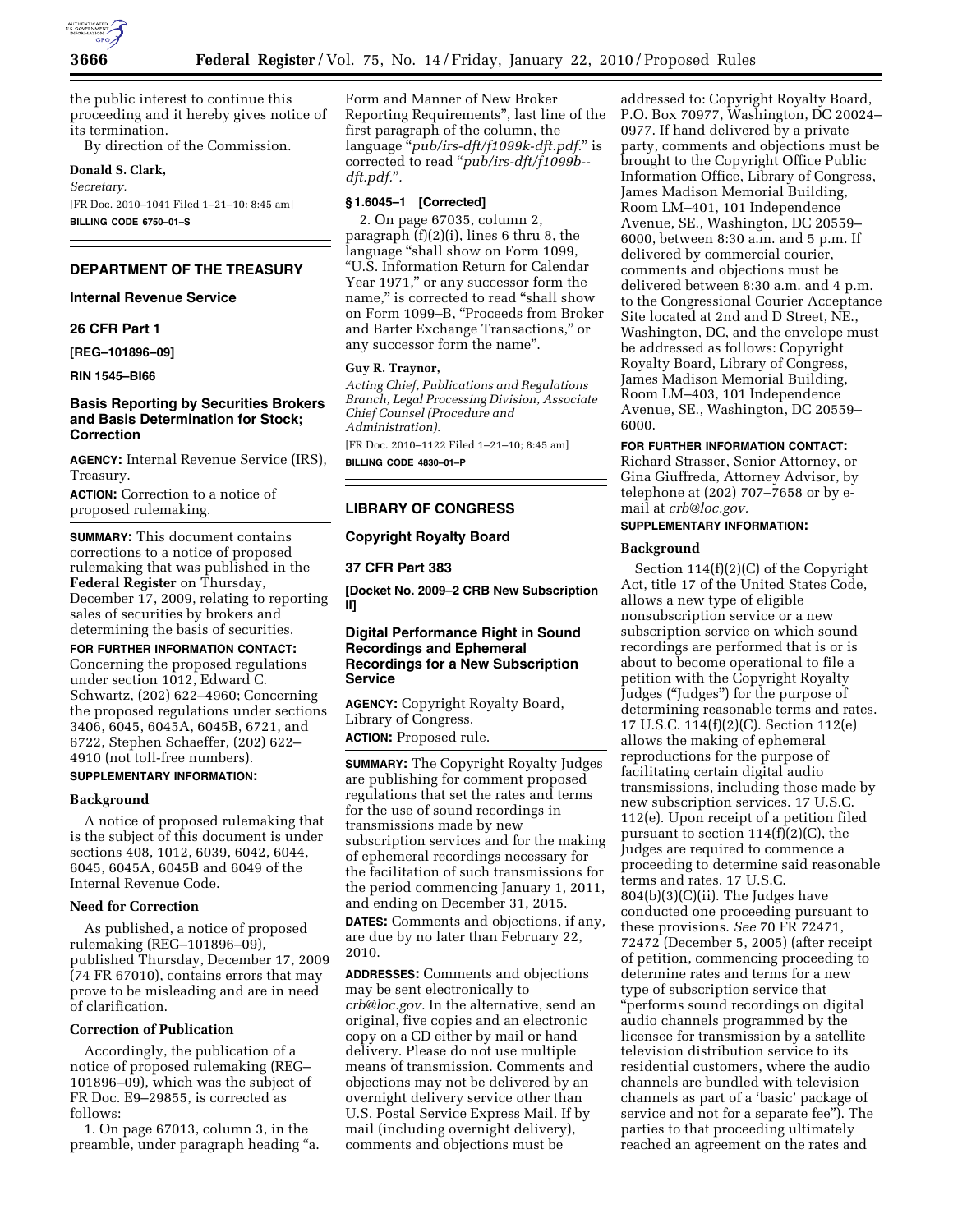terms for the new subscription service at issue; and the Judges, after public comment, adopted the settlement as final regulations.1 *See* 72 FR 72253 (December 20, 2007). The current rates expire on December 31, 2010.

Pursuant to section 803(b)(1)(A)(i)(III) of the Copyright Act, the Judges, published in the **Federal Register** a notice commencing the rate determination proceeding for the license period 2011–2015 for the new subscription service defined in § 383.2(h) and requesting interested parties to submit their petitions to participate. *See* 74 FR 319 (January 5, 2009). Petitions to Participate in this proceeding were received from SoundExchange, Inc.; Royalty Logic, LLC (''RLI''); and Sirius XM Radio Inc. (''Sirius XM'').

The Judges set the timetable for the three-month negotiation period, *see* 17 U.S.C. 803(b)(3), and directed the participants to submit their written direct statements no later than September 29, 2009. On September 22, 2009, the Judges received a joint motion from all parties to stay the filing of the written direct statements in light of the parties reaching a settlement which they intended to submit to the Judges for adoption. On September 23, 2009, the Judges issued an order extending the deadline for the filing of written direct statements to October 29, 2009. *See*  Order on Extending Deadline to File Written Direct Statements, Docket No. 2009–2 CRB New Subscription II (September 23, 2009). SoundExchange and Sirius XM submitted the settlement to the Judges on October 21, 2009.2

Section 801(b)(7)(A) allows for the adoption of rates and terms negotiated by ''some or all of the participants in a proceeding at any time during the proceeding'' provided they are submitted to the Copyright Royalty Judges for approval. This section provides that in such event:

• The Copyright Royalty Judges shall provide to those that would be bound by the terms, rates, or other determination set by any agreement in a proceeding to determine royalty rates an opportunity to comment on the agreement and shall provide to participants in the proceeding under section 803(b)(2) that would be bound by the terms, rates, or other determination set by the agreement an opportunity to comment on the agreement and object to its adoption as a basis for statutory terms and rates; and

• The Copyright Royalty Judges may decline to adopt the agreement as a basis for statutory terms and rates for participants that are not parties to the agreement, if any participant described in clause (i) objects to the agreement and the Copyright Royalty Judges conclude, based on the record before them if one exists, that the agreement does not provide a reasonable basis for setting statutory terms or rates.

17 U.S.C. 801(b)(7)(A). Rates and terms adopted pursuant to this provision are binding on all copyright owners of sound recordings and new subscription services performing the sound recordings on digital audio channels programmed by the licensee for transmission by a cable or satellite television distribution service to its residential customers where the audio channels are bundled with television channels as part of a ''basic'' package of service and not for a separate fee. *See* 37 CFR 383.2(h).

As noted above, the public may comment and object to any or all of the proposed regulations contained in this notice of proposed rulemaking. Such comments and objections must be submitted no later than February 22, 2010.

#### **List of Subjects in 37 CFR Part 383**

Copyright, Digital audio transmissions, Performance right, Sound recordings.

## **Proposed Regulation**

For the reasons set forth in the preamble, the Copyright Royalty Judges propose to amend 37 CFR part 383 as follows:

## **PART 383—RATES AND TERMS FOR SUBSCRIPTION TRANSMISSIONS AND THE REPRODUCTION OF EPHEMERAL RECORDINGS BY NEW SUBSCRIPTION SERVICES**

1. The authority citation for part 383 continues to read as follows:

**Authority:** 17 U.S.C. 112(e), 114, and 801(b)(1).

#### **§ 383.1 [Amended]**

2. Amend § 383.1 as follows:

a. In paragraph (a), by removing "2010" and adding in its place "2015"; and

b. In paragraph (b), by removing "112" and adding in its place " $112(e)$ ".

#### **§ 383.2 [Amended]**

3. Amend § 383.2 as follows: a. In paragraph (d), by removing "2010" and adding in its place "2015"; and

b. In paragraph (e), by removing "112" and adding in its place " $112(e)$ ".

4. Amend § 383.3 as follows:

a. In paragraph (a) introductory text, by removing "112" and adding in its place "112(e)" and by adding "during the License Period," after "such transmissions,'';

b. In paragraph  $(a)(1)(ii)(E)$ , by removing "and";

c. By adding new paragraphs  $(a)(1)(ii)(F)$  through  $(J);$ 

d. In paragraph (a)(2)(ii)(E), by removing "and";

e. By adding new paragraphs  $(a)(2)(ii)(F)$  through  $(J);$ 

f. In paragraph (b), by removing "112" and adding in its place " $112(e)$ "; and

g. By adding a new paragraph (c).

The additions to § 383.3 read as follows:

#### **§ 383.3 Royalty fees for public performances of sound recordings and the making of ephemeral recordings.**

```
(a) * * * 
(1) * * * *(ii) * * * *(F) 2011: $0.0155 
(G) 2012: $0.0159 
(H) 2013: $0.0164 
(I) 2014: $0.0169 
(J) 2015: $0.0174 and 
(2) * * * *(ii) * * * *(F) 2011: $0.0258 
(G) 2012: $0.0265 
(H) 2013: $0.0273 
(I) 2014: $0.0281 
(J) 2015: $0.0290
```
\* \* \* \* \* (c) *Ephemeral recordings.* The royalty payable under 17 U.S.C. 112(e) for the making of phonorecords used by the Licensee solely to facilitate transmissions during the License Period for which it pays royalties as and when provided in this part shall be included within, and constitute 5% of, such royalty payments.

5. Revise § 383.4 to read as follows:

#### **§ 383.4 Terms for making payment of royalty fees.**

(a) *Terms in general.* Subject to the provisions of this section, terms governing timing and due dates of royalty payments to the Collective, late fees, statements of account, audit and verification of royalty payments and distributions, cost of audit and verification, record retention requirements, treatment of Licensees' confidential information, distribution of royalties by the Collective, unclaimed funds, designation of the Collective, and any definitions for applicable terms not defined herein and not otherwise inapplicable shall be those adopted by the Copyright Royalty Judges for subscription transmissions and the

 $^{\rm 1}\!$  The new subscription service is defined at 37 CFR 383.2(h).

<sup>2</sup>SoundExchange and Sirius XM also moved that the Judges stay further proceedings until the settlement process under 17 U.S.C. 801(b)(7)(A) has been completed. They noted that RLI, the only other participant to the proceeding, joins in the request for stay. The Judges granted the motion. *See* Order on Joint Motion to Stay, Docket No. 2009–2 CRB New Subscription II (October 28, 2009).